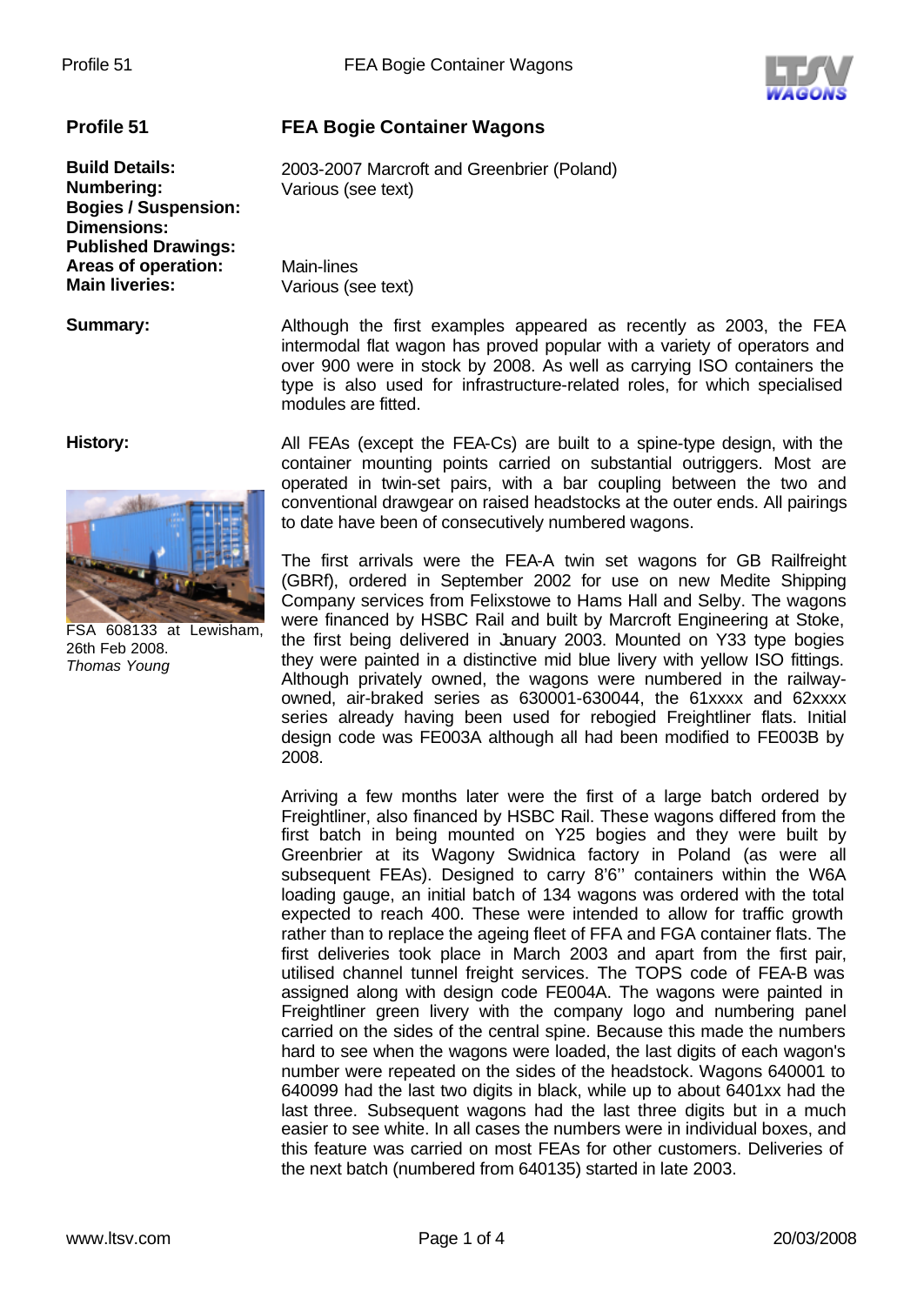

A second batch of wagons for GBRf entered service later in 2003. 50 wagons were initially ordered and these were numbered in another new series as 650001 to 650050 with a TOPS code of FEA-C and to design code FE005A. Although again built by Greenbrier in Poland, these wagons were to quite a different design, more like the existing FSA/FTA type. Compared to other FEAs, the wagons had smaller headstocks and continuous solebars. In service, this batch was used alongside the earlier GBRf wagons.

2004 saw many more FEAs make the journey across from Poland. As well as the ongoing delivery of the large Freightliner batch, twenty were ordered by Balfour Beatty and given the seemingly odd numbers of 640501 to 640514 (twins) and 640571 to 640576 (singles). These wagons were for use with Balfour Beatty's New Track Construction (NTC) machines, and they were fitted with specialised modules to handle sleepers (501-514) and track laying equipment (571-576). The modules were mid-blue while the wagons themselves were light blue. The batch spent some time at Crescent Wharf, Peterborough, being fitted out for their role, during which time the design codes of some were changed from FE004C to FE004F and FE004G, the TOPS code remaining as FEA-D. In service, the sleeper carriers (501-514) are most often used with equipment carriers 640573 and 640574, while the other equipment carriers tend to work with KFA sleeper carriers or other types.

A third batch for GBRf started arriving in October 2004, comprising twin sets 640601 to 640630 (FEA-B to FE004D) for intermodal traffic and single wagons 640631 to 640693 (FEA-S to FE004E) for infrastructure use. Some of the single wagons saw use on container trains at first, while others were fitted with flatbed or dropside open modules. These modules were known as 'Salmon' and 'Tench' respectively as they produced wagons of similar configuration to earlier designs that carried these names. The Salmon-fitted FEAs were most commonly used to carry track panels, while the Tench were treated as general materials carriers.

A batch of single wagons ordered by Freightliner arrived later in 2004. As with the GBRf examples, these were intended for infrastructure use but some were initially pressed into intermodal service, including on the 'binliner' domestic waste container services operated by Freightliner Heavy Haul. Deliveries ran into 2006 and the eventual total was 66 wagons numbered 641001 to 641006 to design code FE004H and TOPS code FEA-E. Examples fitted with flatbed modules for carrying track panels were recoded FE004L, while others carried 'Tench' modules.

In 2005, the main Freightliner order for twin sets was extended by a further 100 and wagons up to 640500 were delivered in the first half of the year. A follow-on order for 34 wagons took the numbers 640701 to 640734 and these entered service in 2005 and 2006.

Two new customers for FEAs in 2005 were Network Rail and Jarvis Fastline. The former took 50 single wagons in the summer as 642001 to 642050 (FEA-F to FE006A). Painted black these were for use in railhead treatment trains and carried blue, specialised modules including water tanks and generators. They were also fitted with mulitple working cables to allow operation with a locomotive at each end, and spraying equipment mounted on the underframe. The wagons operate in pairs and are stored each year between December and September. Jarvis Fastline ordered 24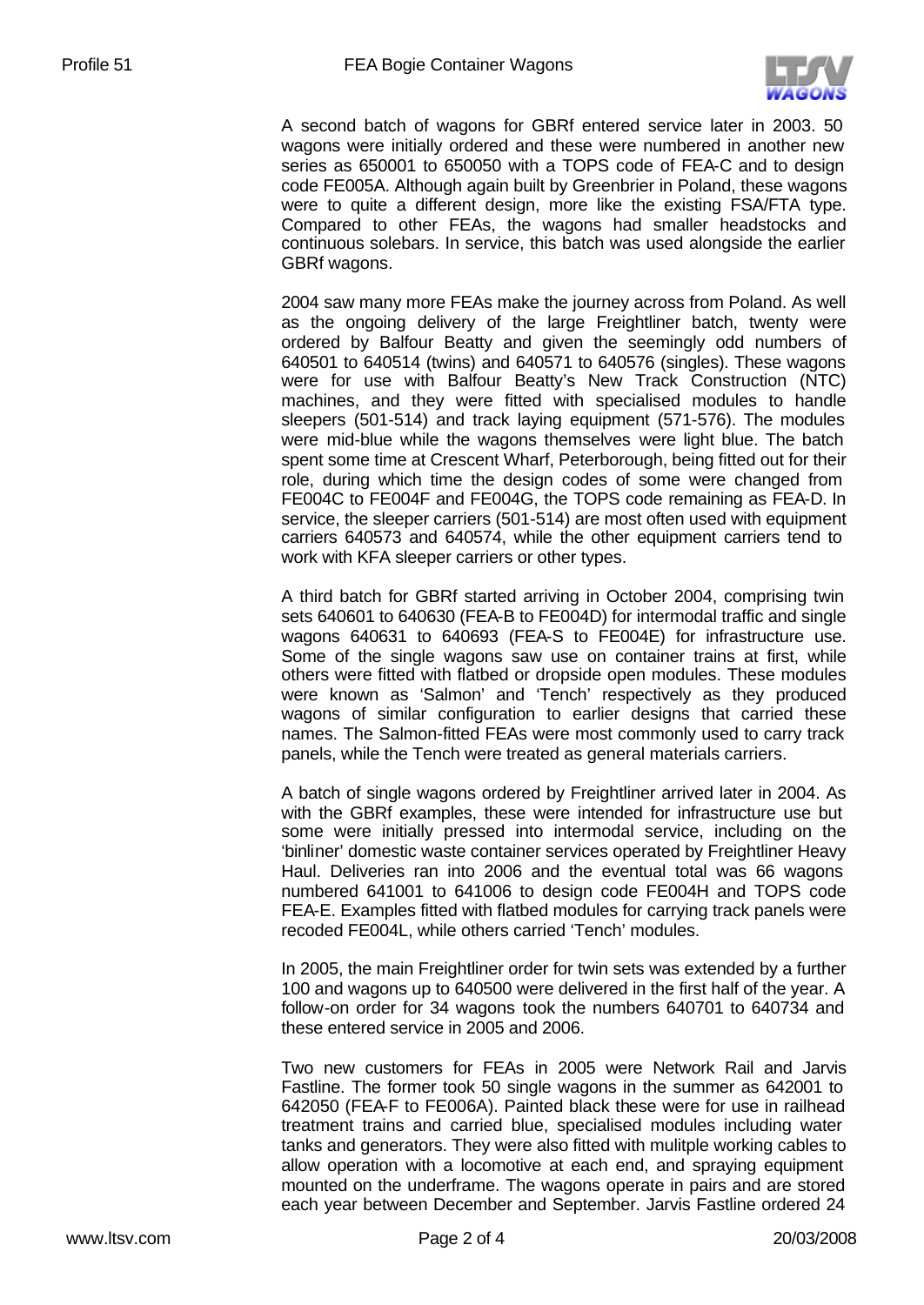

wagons to be formed in twin sets for new intermodal services between Tilbury and Doncaster. Delivery occured over the winter of 2005/2006 and the wagons were numbered 643001 to 643024 (FEA-B, FE007A) and painted in a grey livery.

GBRf was yet again buying FEAs in 2006, this time in connection with their contract to provide trains for Metronet infrastructure renewal work on the London Underground Ltd (LUL) network. The order called for 22 FEA-S (single) wagons, 14 of which would carry 'Salmon' modules and 8 with the 'Tench' type. All were allocated design code FE004M and the batch was numbered 640901 to 640922. Most wore the yellow livery common to Network Rail and LUL engineers wagons, although at least the first two came in GBRf blue. Another batch of FEA wagons was bought by Tube Lines subsidiary Trans Plant for use on the same renewal jobs. Tube Lines and Metronet were the two infrastructure maintenance companies that covered the LUL network. While Metronet was responsible for the lines that the work was being carried out on (mainly the Metropolitan and District), Tube Lines had responsibility for the provision of engineering trains. The 13 Trans Plant FEAs were delivered in the autumn with the numbers 640931 to 640943 and to design code FE008A. The yellowliveried wagons were sent to Jarvis' York workshops for fitting out with 'Slinger' Rail and Sleeper Delivery Train (RSDT) equipment, this taking until the following March. As modified, the design codes were changed to FE009A, B, C, D or E, depending on what equipment was fitted.

The final development in the FEA story (for now at least) was the delivery in 2007 of a further four FEA-C wagons to GBRf, numbered 650051 to 650054. These were built to replace some crane runner wagons but in the event not used, and GBRf bought them to bolster their main fleet.

Although all FEAs are basically container flats, the specialised modules and equipment fitted to some means that the FEA code covers a wide variety of types. This is in contrast to earlier practices whereby relatively minor differences would result in a new TOPS code being issued. With the FEAs, the use of the fourth letter AARKND is the only way to distinguish between the different types and indeed most of the wagons actually show all four letters.

| <b>Numbers</b> | <b>TOPS</b> | <b>Design</b>     | <b>Type</b> | <b>Notes</b>                  |
|----------------|-------------|-------------------|-------------|-------------------------------|
| 630001-630044  | FEA-A       | <b>FE003A/B</b>   | Twin        | <b>GB Railfreight</b>         |
| 640001-640500  | FEA-B       | <b>FE004A/J</b>   | Twin        | Freightliner                  |
| 640501-640514  | FEA-B       | <b>FE004B</b>     | Twin        | <b>Balfour Beatty sleeper</b> |
| 640571-640576  | FEA-D       | <b>FE004C/F/G</b> | Single      | <b>Balfour Beatty</b>         |
| 640601-640630  | FEA-B       | <b>FE004D</b>     | Twin        | <b>GB Railfreight</b>         |
| 640631-640693  | FEA-S       | <b>FE004E/K</b>   | Single      | <b>GB Railfreight for</b>     |
| 640701-640734  | FEA-B       | <b>FE004A</b>     | Twin        | Freightliner                  |
| 640901-640922  | FEA-S       | <b>FE004M</b>     | Single      | <b>GB Railfreight for</b>     |
| 640931-640943  | FEA-S       | <b>FE009A-E</b>   | Single      | TransPlant 'Slinger' set      |
| 641001-641066  | FEA-E       | <b>FE004H/L</b>   | Single      | Freightliner for              |
| 642001-642050  | FEA-F       | <b>FE006A</b>     | Single      | Network Rail railhead         |
| 643001-643024  | FEA-B       | <b>FE007A</b>     | Twin        | Jarvis Fastline               |

To summarise the position as at January 2008 (in numerical order):